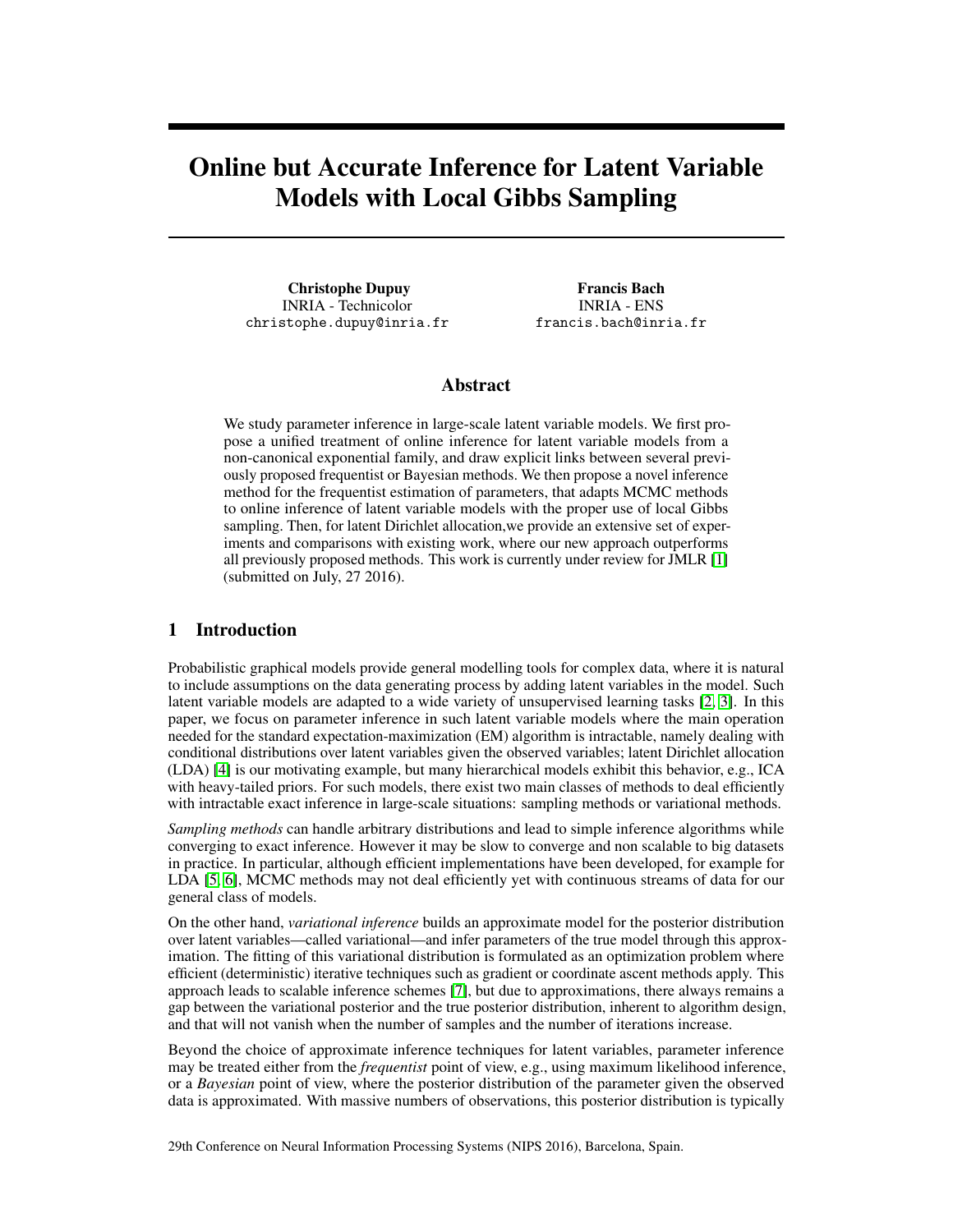peaked around the maximum likelihood estimate, and the two inference frameworks should not differ much [\[8\]](#page-4-7).

In this paper, we focus on methods that make a single pass over the data to estimate parameters. We make the following contributions: (1) We review and compare existing methods for online inference for latent variable models from a non-canonical exponential family and draw explicit links between several previously proposed frequentist or Bayesian methods; (2) We propose a novel inference method for the frequentist estimation of parameters, that adapts MCMC methods to online inference of latent variable models with the proper use of "local" Gibbs sampling; (3) We provide an extensive set of experiments for LDA, where our new approach outperforms all previously proposed methods.

#### 2 Online EM

We consider an *exponential family* model on random variables  $(X, h)$  with parameter  $\eta \in \mathcal{E} \subseteq \mathbb{R}^d$ and with density [\[9\]](#page-4-8):

<span id="page-1-0"></span>
$$
p(X, h|\eta) = a(X, h) \exp \left[ \langle \phi(\eta), S(X, h) \rangle - \psi(\eta) \right]. \tag{1}
$$

We assume that h is hidden and X is observed. The vector  $\phi(\eta) \in \mathbb{R}^d$  represents the natural parameter,  $S(X, h) \in \mathbb{R}^d$  is the vector of sufficient statistics,  $\psi(\eta)$  is the log-normalizer, and  $a(X, h)$  is the underlying base measure. We consider a *non-canonical* family as in many models (such as LDA), the natural parameter  $\phi(\eta)$  does not coincide with the model parameter  $\eta$ , that is,  $\phi(\eta) \neq \eta$ ; we however assume that  $\phi$  is injective.

We consider N *i.i.d.* observations  $(X_i)_{i=1,\dots,N}$  from a distribution  $t(X)$ , which may be of the form  $P(X|\eta^*) = \int_h p(X, h|\eta^*)$ dh for our model above and a certain  $\eta^* \in \mathcal{E}$  (well-specified model) or not (misspecified model). Our goal is to obtain a predictive density  $r(X)$  built from the data and using the model defined in [\(1\)](#page-1-0), with the maximal expected log-likelihood  $\mathbb{E}_{t(X)} \log r(X)$ .

**Maximum likelihood estimation.** In the frequentist perpective, the predictive distribution  $r(X)$ is of the form  $p(X|\hat{\eta})$ , for a well-defined estimator  $\hat{\eta} \in \mathcal{E}$ . The most common method is the EM algorithm [\[10\]](#page-4-9), which aims at maximizing the likelihood of the observed data, that is,

<span id="page-1-1"></span>
$$
\max_{\eta \in \mathcal{E}} \sum_{i=1}^{N} \log p(X_i | \eta). \tag{2}
$$

More precisely, the EM algorithm is an iterative process to find the maximum likelihood (ML) estimate given observations  $(X_i)_{i=1,\dots,N}$  associated to hidden variables  $(h_i)_{i=1,\dots,N}$ . It may be seen as the iterative construction of lower bounds of the log-likelihood function [\[11\]](#page-4-10). In the exponential family setting [\(1\)](#page-1-0), we have, by Jensen's inequality, given the model defined by  $\eta' \in \mathcal{E}$  from the previous iteration, and for any parameter  $\eta \in \mathcal{E}$ :

$$
\log p(X_i|\eta) \ge \langle \phi(\eta), \mathbb{E}_{p(h_i|X_i, \eta')}\left[S(X_i, h_i)\right] \rangle - \psi(\eta) - C_i(\eta'),
$$

for a certain constant  $C_i(\eta')$ , with equality if  $\eta' = \eta$ . Thus, EM-type algorithms build locally tight lower bounds of the log-likelihood in [\(2\)](#page-1-1), which are equal to  $\langle \phi(\eta), \sum_{i=1}^N s_i \rangle - N\psi(\eta) + \text{cst, for}$ appropriate values of  $s_i \in \mathbb{R}^d$  obtained by computing conditional expectations with the distribution of  $h_i$  given  $X_i$  for the current model defined by  $\eta'$  (E-step), i.e.,  $s_i = \mathbb{E}_{p(h_i|X_i, \eta')} [S(X_i, h_i)]$ . Then this function of  $\eta$  is maximized to obtain the next iterate (M-step). In standard EM applications, these two steps are assumed tractable. In Section [3,](#page-2-0) we will only assume that the M-step is tractable while the E-step is intractable.

Standard EM will consider  $s_i = \mathbb{E}_{p(h_i|X_i, \eta')} [S(X_i, h)]$  for the previous value of the parameter  $\eta$ for all i, and hence, at every iteration, all observations  $X_i$ ,  $i = 1, ..., N$  are considered for latent variable inference, leading to a slow "batch" algorithm for large  $N$ .

**Stochastic approximation.** Given our frequentist objective  $\mathbb{E}_{t(X)} \log p(X|\eta)$  to maximize defined as an expectation, we may consider two forms of stochastic approximation [\[12\]](#page-4-11), where observations  $X_i$  sampled from  $t(X)$  are processed only once. The first one is stochastic gradient ascent, of the form  $\eta_i = \eta_i + \gamma_i \frac{\partial \log p(X_i|\eta)}{\partial \eta}$ , or appropriately renormalized version thereof, i.e.,  $\eta_i = \eta_i + \gamma_i H^{-1} \frac{\partial \log p(X_i|\eta)}{\partial \eta}$ , with several possibilities for the  $d \times d$  matrix H, such as the negative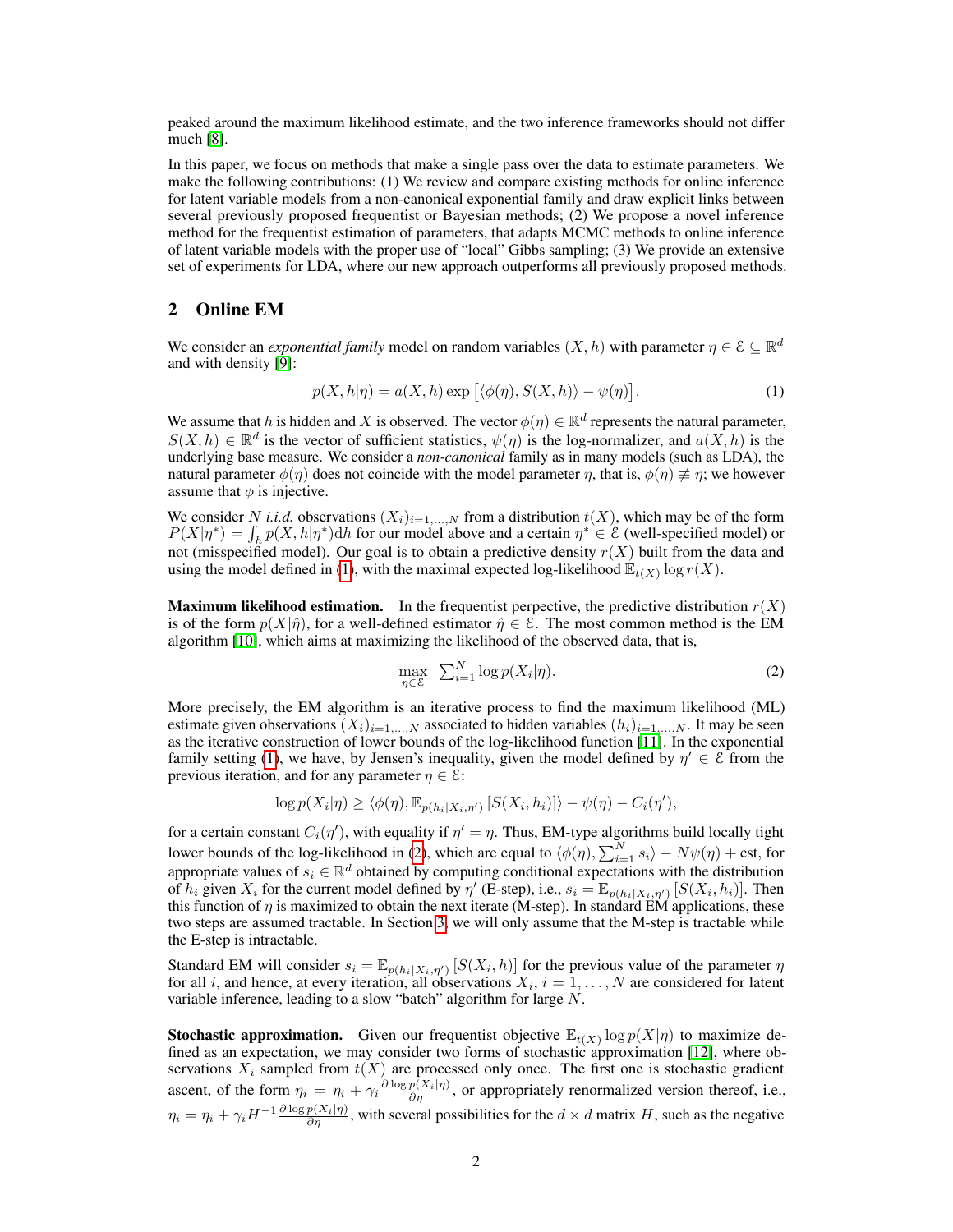Hessian of the partial or the full log-likelihood, or the negative covariance matrix of gradients, which can be seen as versions of natural gradient—see [\[13,](#page-4-12) [14,](#page-4-13) [15\]](#page-4-14). This either leads to slow convergence (without  $H$ ) or expensive iterations (with  $H$ ), with the added difficulty of choosing a proper scale and decay for the step-size  $\gamma_i$ .

A key insight from [\[14,](#page-4-13) [15\]](#page-4-14) is to use a different formulation of stochastic approximation, *not explicitly based on stochastic gradient ascent*. Indeed, they consider the stationary equation  $\mathbb{E}_{t(X)}\left[\frac{\partial \log p(X|\eta)}{\partial \eta}\right] = 0$  and expand it using the exponential family model [\(1\)](#page-1-0), which leads to [see [1,](#page-4-0) [15,](#page-4-14) for details]:

$$
\mathbb{E}_{t(X)}\left[\mathbb{E}_{p(h|X,\eta)}\left[S(X,h)\right]\right]=\mathbb{E}_{p(h,X|\eta)}\left[S(X,h)\right].
$$

This stationary equation states that at optimality the sufficient statitics have the same expectation for the full model  $p(h, X|\eta)$  and the joint "model/data" distribution  $t(X)p(h|X, \eta)$ .

Another important insight of [\[14,](#page-4-13) [15\]](#page-4-14) is to consider the change of variable on sufficient statistics  $s(\eta) = \mathbb{E}_{p(h,X|\eta)} [S(X,h)],$  which is equivalent to  $\eta = \eta^*(s) \in \arg \max \langle \phi(\eta), s \rangle - \psi(\eta)$ , (which is the usual M-step update). See [\[15\]](#page-4-14) for detailed assumptions allowing this inversion. We may then rewrite the equation above as

$$
\mathbb{E}_{t(X)}\big(\mathbb{E}_{p(h|X,\eta^*(s))}\left[S(X,h)\right]\big) = s.
$$

This is a non-linear equation in  $s \in \mathbb{R}^d$ , with an expectation with respect to  $t(X)$  which is only accessed through i.i.d. samples  $X_i$ , and thus a good candidate for the Robbins-Monro algorithm to solve stationary equations (and not to minimize functions) [\[12\]](#page-4-11), which takes the simple form:

$$
s_i = s_{i-1} - \gamma_i \big( s_{i-1} - \mathbb{E}_{p(h_i | X_i, \eta^*(s_{i-1}))} \left[ S(X_i, h_i) \right] \big),
$$

with a step-size  $\gamma_i$ . It may be rewritten as

<span id="page-2-1"></span>
$$
\begin{cases}\ns_i = (1 - \gamma_i)s_{i-1} + \gamma_i \mathbb{E}_{p(h_i|X_i, \eta_{i-1})}[S(X_i, h_i)] \\
\eta_i = \eta^*(s_i),\n\end{cases} \tag{3}
$$

which has a particularly simple interpretation: instead of computing the expectation for all observations as in full EM, this stochastic version keeps tracks of old sufficient statistics through the variable  $s_{i-1}$  which is updated towards the current value  $\mathbb{E}_{p(h_i|X_i,\eta_{i-1})}[S(X_i,h_i)]$ . The parameter  $\eta$ is then updated to the value  $\eta^*(s_i)$ . [\[15\]](#page-4-14) shows that this update is asymptotically equivalent to the natural gradient update with three main improvements: (a) no matrix inversion is needed, (b) the algorithm may be accelerated through Polyak-Ruppert averaging [\[16\]](#page-4-15), i.e., using the average  $\bar{\eta}_N$  of all  $\eta_i$  instead of the last iterate  $\eta_N$ , and (c) the step-size is particularly simple to set, as we are taking *convex* combinations of sufficient statistics, and hence only the decay rate of  $\gamma_i$  has to be chosen, i.e., of the form  $\gamma_i = i^{-\kappa}$ , for  $\kappa \in (0, 1]$ , without any multiplicative constant.

For the stepsize  $\gamma_i = 1/i$ , online EM [\(3\)](#page-2-1) corresponds exactly to the incremental EM presented above [\[17\]](#page-4-16).

## <span id="page-2-0"></span>3 Online EM with intractable models

The online EM updates in [\(3\)](#page-2-1) lead to a scalable algorithm for optimization when the local E-step is tractable. However, in many latent variable models—e.g., LDA, hierarchical Dirichlet processes [\[19\]](#page-4-17), or ICA [\[20\]](#page-4-18)—it is intractable to compute the conditional expectation  $\mathbb{E}_{p(h|X,\eta)}[S(X,h)]$ .

Following [\[21\]](#page-4-19), we propose to leverage the scalability of online EM updates [\(3\)](#page-2-1) and locally approximate the conditional distribution  $p(h|X, \eta)$  in the case this distribution is intractable to compute.

Sampling methods: G-OEM. MCMC methods to approximate the conditional distribution of latent variables with online EM have been considered by [\[21\]](#page-4-19), who apply locally the Metropolis-Hasting (M-H) algorithm [\[22,](#page-4-20) [23\]](#page-4-21), and show results on simple synthetic datasets. While Gibbs sampling is widely used for many models such as LDA due to its simplicity and lack of external parameters, M-H requires a proper proposal distribution with frequent acceptance and fast mixing, which may be hard to find in high dimensions. We provide a different simpler local scheme based on Gibbs sampling (thus adapted to a wide variety of models), and propose a thorough favorable comparison on synthetic and real datasets with existing methods.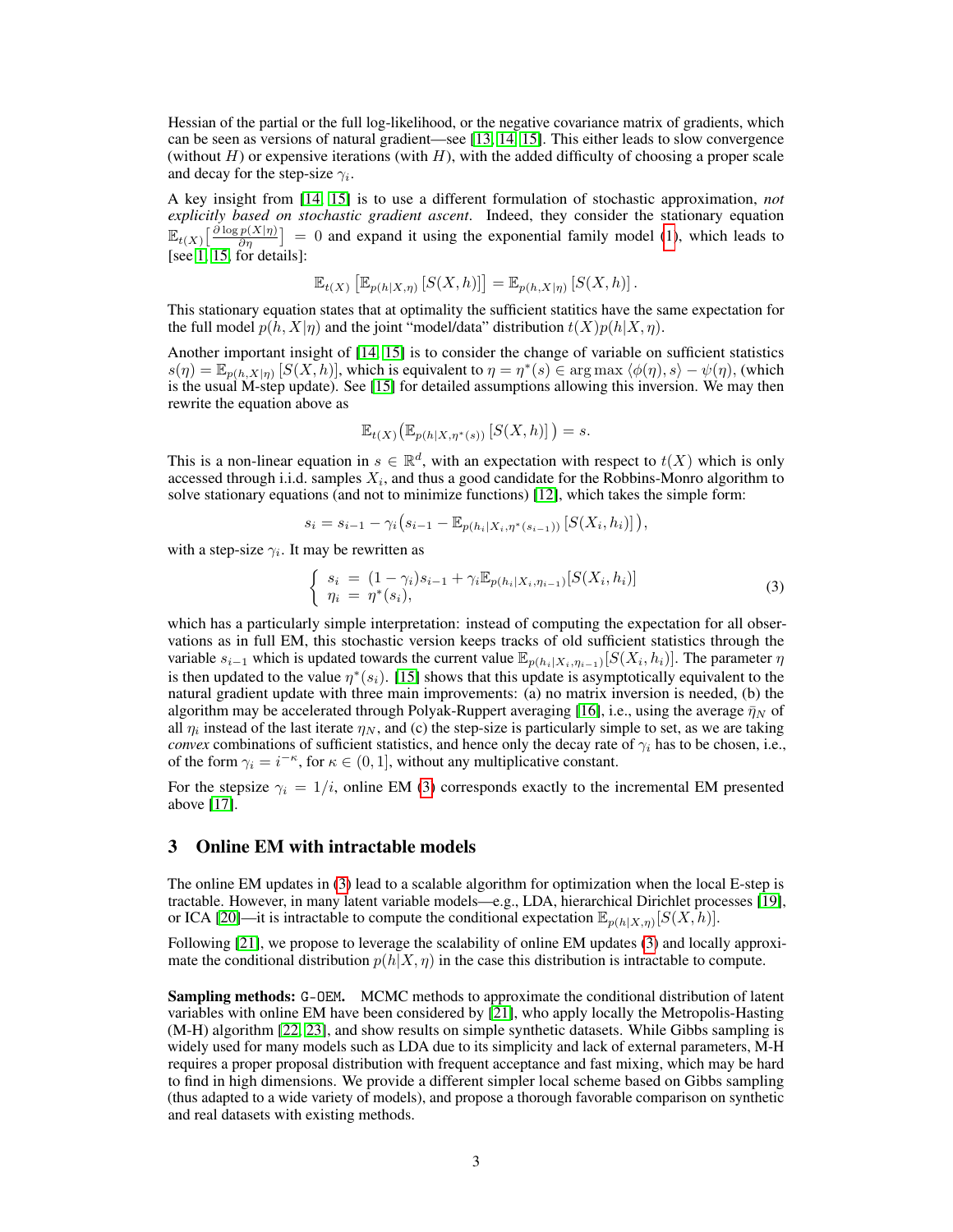<span id="page-3-0"></span>

Figure 1: Perplexity on 11 different test sets as a function of  $K$ , the number of topics inferred.

The Gibbs sampler is used to estimate posterior distributions by alternatively sampling parts of the variables given the other ones [see [24,](#page-4-22) for details], and is standard and easy to use in many common latent variable models. In the following, the online EM method with Gibbs estimation of the conditional distribution  $p(h|X, \eta)$  is denoted G-OEM.

As mentioned above, the online EM updates correspond to a stochastic approximation algorithm and thus are robust to random noise in the local E-step. As a result, our sampling method is particularly adapted as it is a random estimate of the E-step—see a theoretical analysis by [\[21\]](#page-4-19), and thus we only need to compute a few Gibbs samples for the estimation of  $p(h|X_i, \eta_{i-1})$ . A key contribution of our paper is to reuse sampling techniques that have proved competitive in the batch set-up and to compare them to existing variational approaches.

"Boosted" inference. As the variational and MCMC estimations of  $p(h|X_i, \eta_{i-1})$  are done with iterative methods, we can boost the inference of the proposed algorithm by applying the update in the parameter  $\eta$  in [\(3\)](#page-2-1) after each iteration of the estimation of  $p(h|X_i, \eta_{i-1})$ . In the context of LDA, this was proposed by [\[25\]](#page-4-23) for incremental EM and we extend it to all versions of online EM. With this boost, we expect that the global parameters  $\eta$  converge faster, as they are updated more often. We empirically show that this boost only leads to significantly better results for variational method [see [1,](#page-4-0) for details].

## 4 Experiments for LDA model

We derive our algorithm for the particular model of LDA [\[4\]](#page-4-3) [see [1,](#page-4-0) for complete derivation]. We evaluate our method by computing the likelihood on held-out documents, that is  $p(X|\eta)$  for any test document X. For LDA, the likelihood is intractable to compute. We approximate  $p(X|\eta)$  with the "left-to-right" evaluation algorithm [\[26\]](#page-4-24) applied to each test document. In the following, we present results in terms of log-perplexity, defined as the opposite of the log-likelihood  $-\log p(X|\eta)$ . The lower the log-perplexity, the better the corresponding model. In our experiments, we compute the average test log-perplexity over test documents.

We compare seven different methods: G-OEM (our main algorithm): Gibbs online EM with step-size  $\gamma_i = 1/\sqrt{i}$ ; OLDA: online LDA [\[27\]](#page-4-25); VarGibbs: Sparse stochastic inference for LDA [\[28\]](#page-5-0); SPLDA: single pass LDA [\[25\]](#page-4-23); SGS: streaming Gibbs sampling [\[29\]](#page-5-1); LDS: Stochastic gradient Riemannian Langevin dynamics sampler [\[30\]](#page-5-2).

Results for IMDB (600,000 reviews from [\[31\]](#page-5-3)) and New York Times (300,000 documents from UCI dataset [\[32\]](#page-5-4)) are presented in Figure [1](#page-3-0) [see [1,](#page-4-0) for further experiments].

All methods for the same problem are similar (in fact a few characters away from each other); ours is based on a proper stochastic approximation maximum likelihood framework, is empirically the most robust as it performs better for all experiments.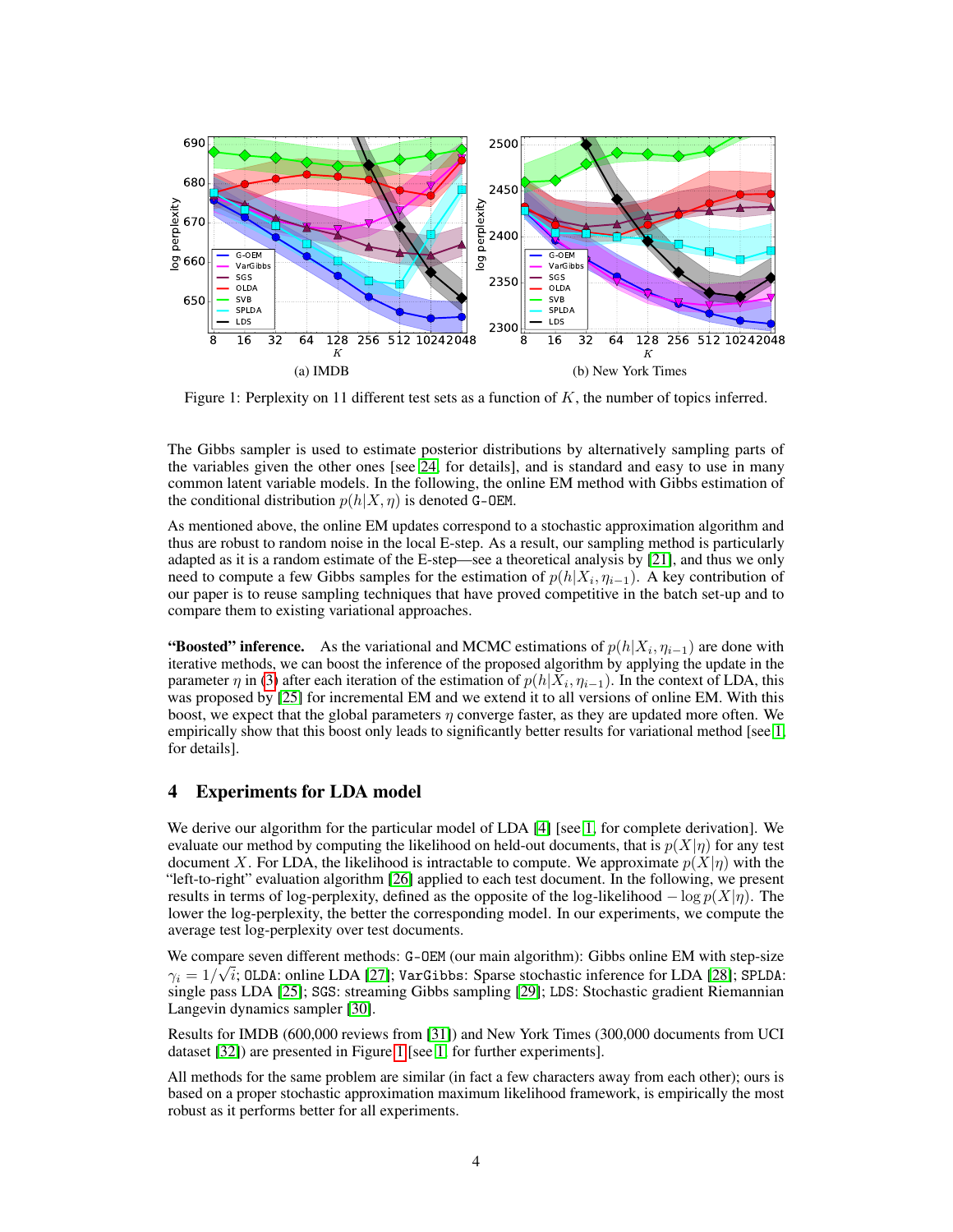## **References**

- <span id="page-4-0"></span>[1] C. Dupuy and F. Bach. Online but accurate inference for latent variable models with local gibbs sampling. *arXiv preprint arXiv:1603.02644*, 2016.
- <span id="page-4-1"></span>[2] D. Koller and N. Friedman. *Probabilistic graphical models: principles and techniques*. MIT press, 2009.
- <span id="page-4-2"></span>[3] K. P. Murphy. *Machine learning: a probabilistic perspective*. MIT Press, 2012.
- <span id="page-4-3"></span>[4] D. M. Blei, A. Y. Ng, and M. I. Jordan. Latent Dirichlet allocation. *JMLR*, 3:993–1022, 2003.
- <span id="page-4-4"></span>[5] H. Zhao, B. Jiang, and J. Canny. Same but different: Fast and high-quality Gibbs parameter estimation. *arXiv preprint arXiv:1409.5402*, 2014.
- <span id="page-4-5"></span>[6] F. Yan, N. Xu, and Y. Qi. Parallel inference for latent Dirichlet allocation on graphics processing units. In *Adv. NIPS*, 2009.
- <span id="page-4-6"></span>[7] M. D. Hoffman, D. M. Blei, C. Wang, and J. Paisley. Stochastic variational inference. *JMLR*, 14(1):1303–1347, 2013.
- <span id="page-4-7"></span>[8] A. W. Van der Vaart. *Asymptotic Statistics*, volume 3. Cambridge University Press, 2000.
- <span id="page-4-8"></span>[9] E. L. Lehmann and G. Casella. *Theory of point estimation*, volume 31. Springer Science & Business Media, 1998.
- <span id="page-4-9"></span>[10] A. P. Dempster, N. M. Laird, and D. B. Rubin. Maximum likelihood from incomplete data via the EM algorithm. *Journal of the royal statistical society. Series B (methodological)*, 39(1):1–38, 1977.
- <span id="page-4-10"></span>[11] C. M. Bishop. *Pattern Recognition and Machine Learning*. Springer, 2006.
- <span id="page-4-11"></span>[12] H. J. Kushner and G. G. Yin. *Stochastic approximation and recursive algorithms and applications*. Springer-Verlag, second edition, 2003.
- <span id="page-4-12"></span>[13] M. D. Titterington. Recursive parameter estimation using incomplete data. *Journal of the Royal Statistical Society. Series B (Methodological)*, 46(2):257–267, 1984.
- <span id="page-4-13"></span>[14] B. Delyon, M. Lavielle, and E. Moulines. Convergence of a stochastic approximation version of the em algorithm. *The Annals of Statistics*, 27(1):94–128, 1999.
- <span id="page-4-14"></span>[15] O. Cappé and E. Moulines. Online EM algorithm for latent data models. *Journal of the Royal Statistical Society*, 71(3):593–613, 2009.
- <span id="page-4-15"></span>[16] B. T. Polyak and A. B. Juditsky. Acceleration of stochastic approximation by averaging. *SIAM Journal on Control and Optimization*, 30(4):838–855, 1992.
- <span id="page-4-16"></span>[17] R. M. Neal and G. E. Hinton. A view of the EM algorithm that justifies incremental, sparse, and other variants. In *Learning in graphical models*, pages 355–368. Springer, 1998.
- [18] J. Mairal. Incremental majorization-minimization optimization with application to large-scale machine learning. *arXiv preprint arXiv:1402.4419*, 2014.
- <span id="page-4-17"></span>[19] Y. W. Teh, M. I. Jordan, M. J. Beal, and D. M. Blei. Hierarchical Dirichlet processes. *Journal of the american statistical association*, 101(476):1566–1581, 2006.
- <span id="page-4-18"></span>[20] A. Hyvärinen, J. Karhunen, and E. Oja. *Independent component analysis*, volume 46. John Wiley & Sons, 2004.
- <span id="page-4-19"></span>[21] D. Rohde and O. Cappé. Online maximum-likelihood estimation for latent factor models. In *Statistical Signal Processing Workshop (SSP), 2011 IEEE*. IEEE, 2011.
- <span id="page-4-20"></span>[22] N. Metropolis, A. W. Rosenbluth, M. N. Rosenbluth, A. H. Teller, and E. Teller. Equation of state calculations by fast computing machines. *The journal of chemical physics*, 21(6):1087–1092, 1953.
- <span id="page-4-21"></span>[23] K. W. Hastings. Monte Carlo sampling methods using Markov chains and their applications. *Biometrika*, 57(1):97–109, 1970.
- <span id="page-4-22"></span>[24] G. Casella and E. I. George. Explaining the Gibbs sampler. *The American Statistician*, 46(3):167–174, 1992.
- <span id="page-4-23"></span>[25] I. Sato, K. Kurihara, and H. Nakagawa. Deterministic single-pass algorithm for LDA. *Adv. NIPS*, 2010.
- <span id="page-4-24"></span>[26] H. M. Wallach, I. Murray, R. Salakhutdinov, and D. Mimno. Evaluation methods for topic models. *Proc. ICML*, 2009.
- <span id="page-4-25"></span>[27] M. D. Hoffman, D. M. Blei, and F. R. Bach. Online learning for latent Dirichlet allocation. *Adv. NIPS*, 2010.